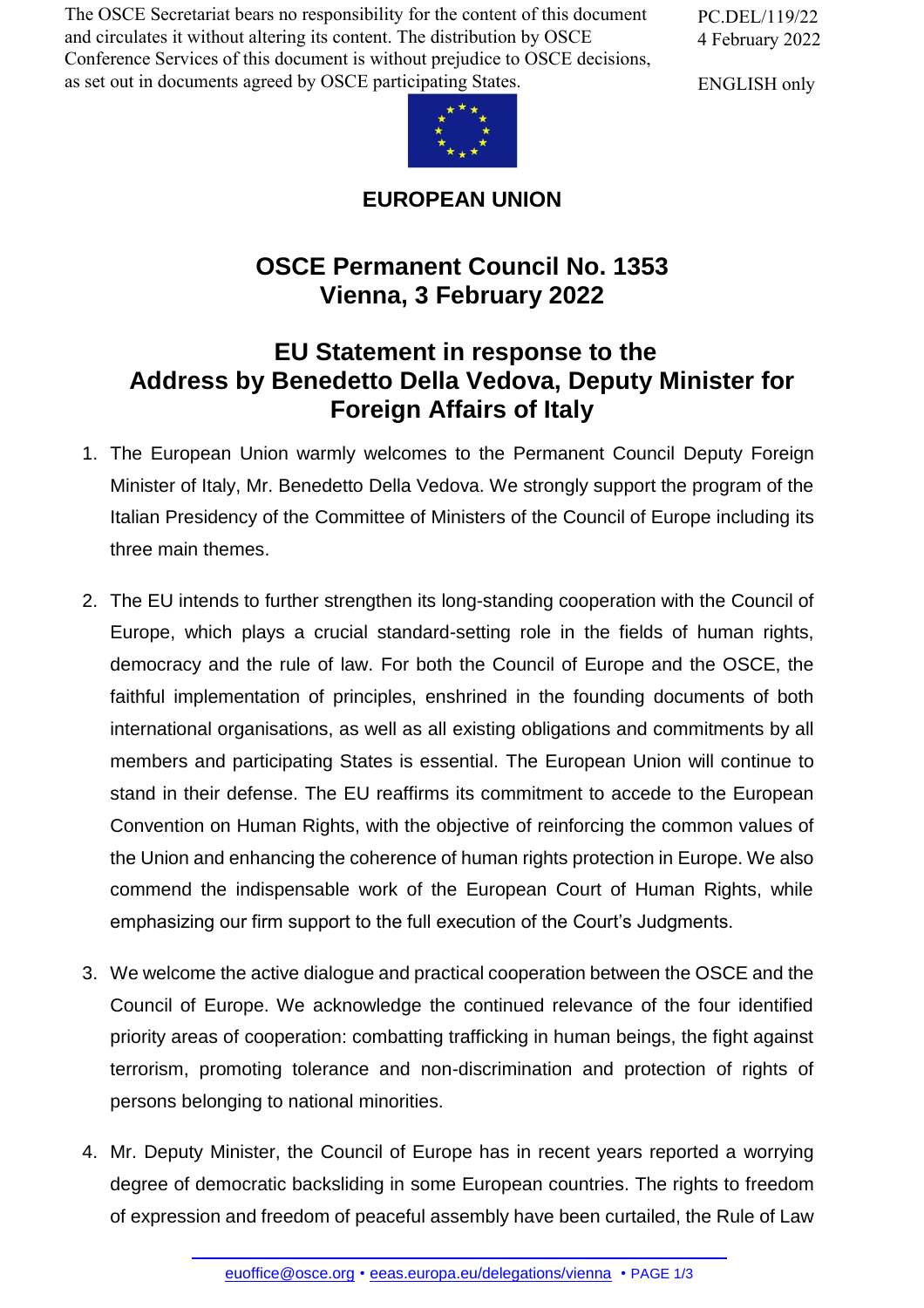has weakened and human dignity has suffered. New challenges, such as online hate speech and the impact of the harmful use of artificial intelligence on human rights have increasingly come to the fore. These negative trends have been exacerbated by the pandemic. It is therefore very timely that the Italian Presidency aims *at "building a future based on the respect for human rights, democracy and the rule of law*". We must work together to ensure a return to the full respect for fundamental democratic principles and international law. We reiterate that their violation is the greatest obstacle to a common, indivisible security space in the OSCE region. Lasting security cannot be sustained without respect for human rights and fundamental freedoms, democracy and the rule of law.

- 5. We believe that there is considerable complementarity between the work of the OSCE and the Council of Europe. In addition to the four priority areas of cooperation already mentioned, we would like to highlight in particular two areas of work, in which cooperation between the organizations could be further strengthened.
- 6. First, safeguarding the space of civil society, human rights defenders, and the free and independent media is a matter of priority. We should continue to work together to ensure media freedom, including safety of journalists and other media actors, and to safeguard the working conditions of civil society, whose role in protecting human rights and democracy is vital. Strengthening the meaningful participation of civil society in the activities of the OSCE and the Council of Europe is of great importance for the European Union.
- 7. Second, as you note in your presidency program, we have witnessed a dramatic increase in domestic violence and violence against women and girls during the COVID-19 pandemic. The Council of Europe Convention on Preventing and Combating Violence against Women and Domestic Violence (the Istanbul Convention) defines a set of standards for combating all forms of violence against women and domestic violence. It has been ratified and is being implemented by 21 EU Member States. At the OSCE, there is an extensive body of commitments complemented by reports, data collection and projects of the OSCE institutions, structures and field missions. Now is the time to further strengthen the cooperation between the two organizations in combating all forms of sexual and gender-based violence.